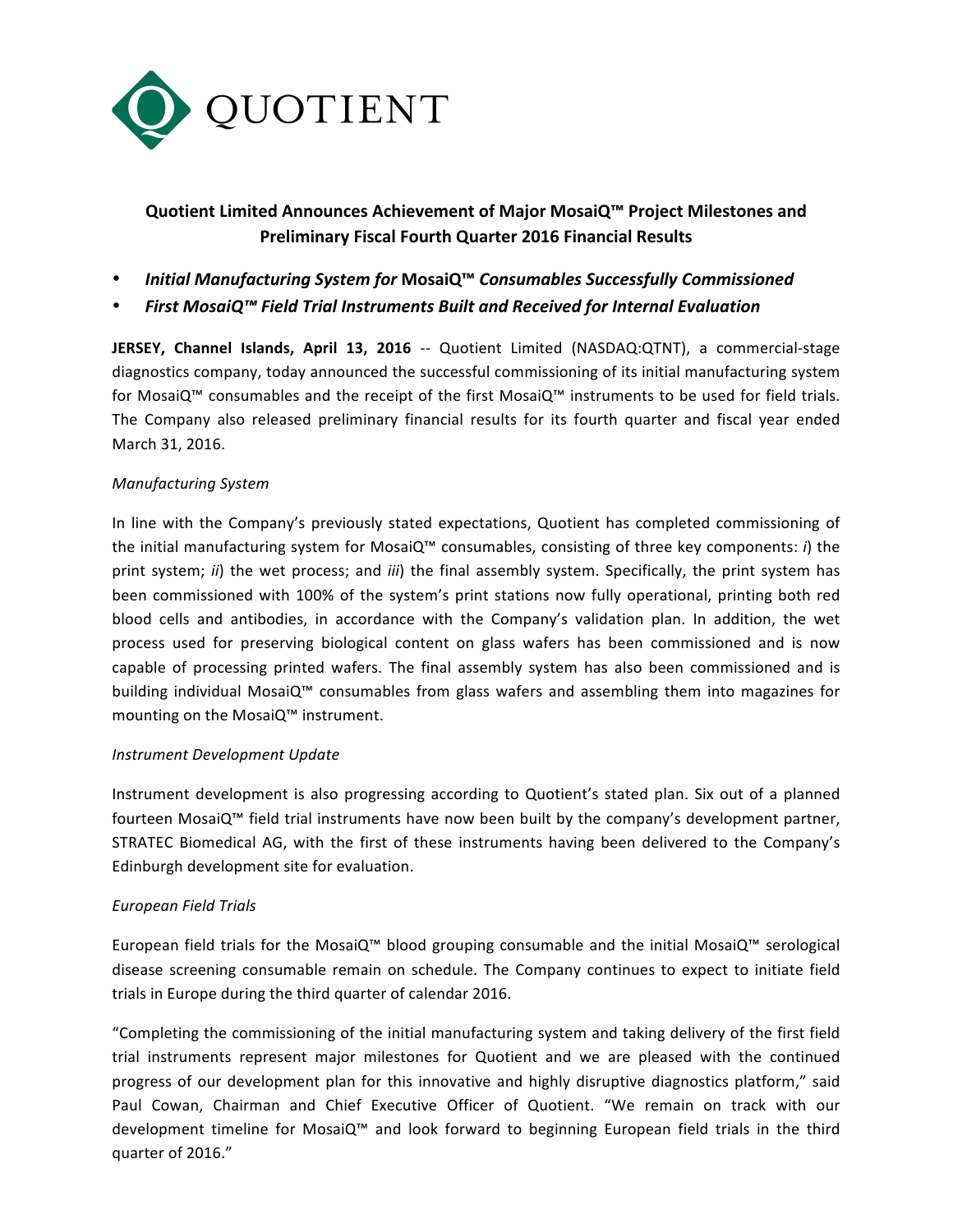## *Preliminary Financial Results*

Total revenue for the fourth quarter of fiscal  $2016$  ("4QFY16") is expected to be approximately \$5.0 million, including other revenue (product development fees) of approximately \$0.5 million. Product sales in 4QFY16 are expected to be approximately \$4.5 million, compared with prior guidance of \$3.8 to \$4.3 million.

Total revenue for the fiscal year ended March 31, 2016 ("FY16") is expected to be approximately \$18.5 million, including other revenue (product development fees) of \$0.5 million, compared with prior guidance of \$19.2 to \$19.7 million. Product sales in FY16 are expected to be approximately \$18.0 million, compared with prior guidance of \$17.3 to \$17.8 million.

A \$1.4 million milestone payment linked to regulatory approval for certain conventional reagent products that had been expected to be earned as other revenue in the fourth quarter is now expected to be earned in the fiscal year ended March 31, 2017.

## **About MosaiQ™**

MosaiQ™ has been designed to offer a breadth of diagnostic tests unmatched by existing commercially available transfusion diagnostic instrument platforms. Once approved, it will be the first fully automated solution for blood grouping, providing for the comprehensive characterization of both donor and patient blood, with turnaround times significantly quicker than existing methods. Widespread adoption of MosaiQ™ is expected to improve patient outcomes through better and easier matching of donor and patient blood, given cost-effective extended antigen typing offered by MosaiQ™. Improved patient outcomes from the use of MosaiQ<sup>™</sup> include the potential for reduced incidence of adverse events associated with transfusion, particularly alloimmunization, where patients develop antibodies to foreign antigens introduced through transfused blood. MosaiQ™ will also offer the opportunity for substantial cost savings and a range of operational efficiencies for donor and patient testing laboratories, including:

- elimination of the need for routine manual testing typically undertaken by highly skilled technicians;
- simplification of required consumables and testing processes;
- consolidation of multiple instrument platforms in donor testing laboratories;
- significant reduction in sample volume requirements;
- reduction in the number of patient/donor samples required, consumables and reagent waste; and
- more streamlined processes for matching donor units to patients.

Quotient expects to develop additional applications for MosaiQ™, starting with nucleic acid testing for donor molecular disease screening, upon completion of assay development for the blood grouping and serological disease screening applications.